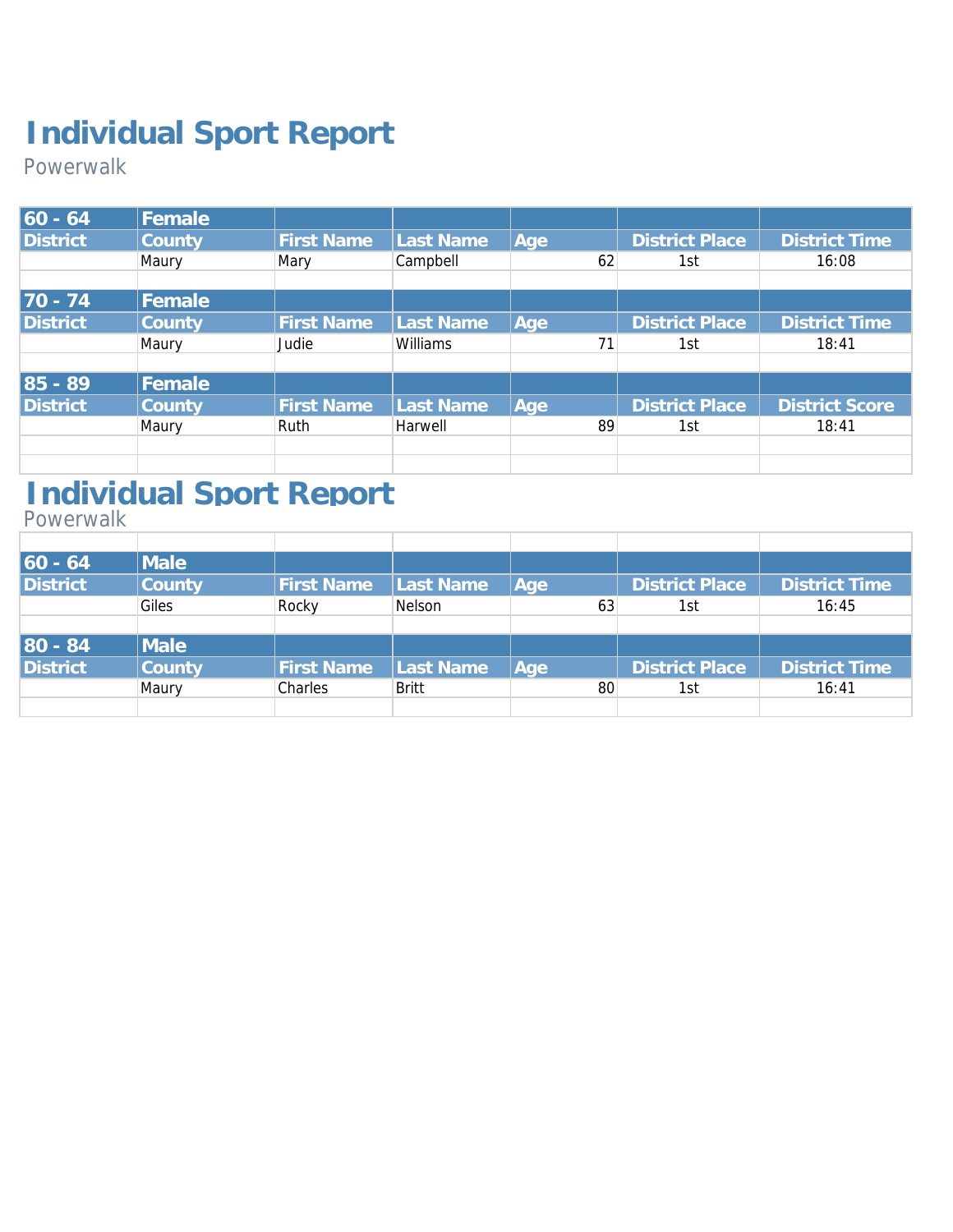100M

| $50 - 54$       | Female   |                   |           |     |                       |                      |
|-----------------|----------|-------------------|-----------|-----|-----------------------|----------------------|
| <b>District</b> | County   | <b>First Name</b> | Last Name | Age | District Place        | <b>District Time</b> |
|                 | Bedford  | Sharon            | Peoples   | 53  | 1st                   | 19:16                |
| $ 60 - 64 $     | Female   |                   |           |     |                       |                      |
|                 |          |                   |           |     |                       |                      |
| <b>District</b> | County   | <b>First Name</b> | Last Name | Age | <b>District Place</b> | <b>District Time</b> |
|                 | Maury    | Mary              | Campbell  | 62  | 1st                   | 22:72                |
|                 | Bedford  | Susie             | Henderson | 64  | 2 <sub>nd</sub>       | 23:94                |
|                 | Lawrence | Carol             | Sherman   | 64  | 3rd                   | 34:72                |
|                 |          |                   |           |     |                       |                      |
| $70 - 74$       | Female   |                   |           |     |                       |                      |
| <b>District</b> | County   | <b>First Name</b> | Last Name | Age | <b>District Place</b> | <b>District Time</b> |
|                 | Maury    | Judie             | Williams  | 71  | 1st                   | 40:34                |
|                 |          |                   |           |     |                       |                      |

#### **Individual Sport Report** 100M

| $55 - 59$       | <i><b>Nale</b></i> |                      |       |             |     |                                |
|-----------------|--------------------|----------------------|-------|-------------|-----|--------------------------------|
| <b>District</b> | County             | First Name Last Name |       | <i>A</i> ae |     | District Place   District Time |
|                 | Maurv              | Jim                  | Fultz | 59          | .st | 16:84                          |

| $ 60 - 64$      | Male       |                   |           |     |    |                       |                      |
|-----------------|------------|-------------------|-----------|-----|----|-----------------------|----------------------|
| <b>District</b> | County     | <b>First Name</b> | Last Name | Age |    | <b>District Place</b> | <b>District Time</b> |
|                 | Giles      | Roger             | Bailey    |     | 63 | 1st                   | 18:22                |
|                 | Giles      | Rocky             | Nelson    |     | 63 | 2nd                   | 20:97                |
|                 |            |                   |           |     |    |                       |                      |
| $65 - 69$       | Male       |                   |           |     |    |                       |                      |
| <b>District</b> | County     | <b>First Name</b> | Last Name | Age |    | <b>District Place</b> | <b>District Time</b> |
|                 | Franklin   | <b>Morris</b>     | Rogers    |     | 66 | 1st                   | 15:62                |
|                 | Bedford    | David             | Hazelwood |     | 68 | 2nd                   | 15:72                |
|                 |            |                   |           |     |    |                       |                      |
| $70 - 74$       | Male       |                   |           |     |    |                       |                      |
| <b>District</b> | County     | <b>First Name</b> | Last Name | Age |    | <b>District Place</b> | <b>District Time</b> |
|                 | Maury      | Ed                | Campbell  |     | 74 | 1st                   | 16:16                |
|                 | Hamilton   | Larry             | Nelson    |     | 72 | 2nd                   | 18:79                |
|                 | Rutherford | Bob               | Pierce    |     | 72 | 3rd                   | 19:35                |
|                 |            |                   |           |     |    |                       |                      |
| 75 - 79         | Male       |                   |           |     |    |                       |                      |
| <b>District</b> | County     | <b>First Name</b> | Last Name | Age |    | <b>District Place</b> | <b>District Time</b> |
|                 | Knox       | Larry             | Finch     |     | 76 | 1st                   | 28:34                |
| 80 - 84         | Male       |                   |           |     |    |                       |                      |
|                 |            |                   |           |     |    |                       |                      |
| <b>District</b> | County     | <b>First Name</b> | Last Name | Age |    | <b>District Place</b> | <b>District Time</b> |
|                 | Franklin   | John              | Wendling  |     | 81 | 1st                   | 21:10                |
| 85 - 89         | Male       |                   |           |     |    |                       |                      |
|                 |            |                   |           |     |    |                       |                      |
| <b>District</b> | County     | <b>First Name</b> | Last Name | Age |    | <b>District Place</b> | <b>District Time</b> |
|                 | Rutherford | Fred              | Lovelace  |     | 87 | 1st                   | 30:94                |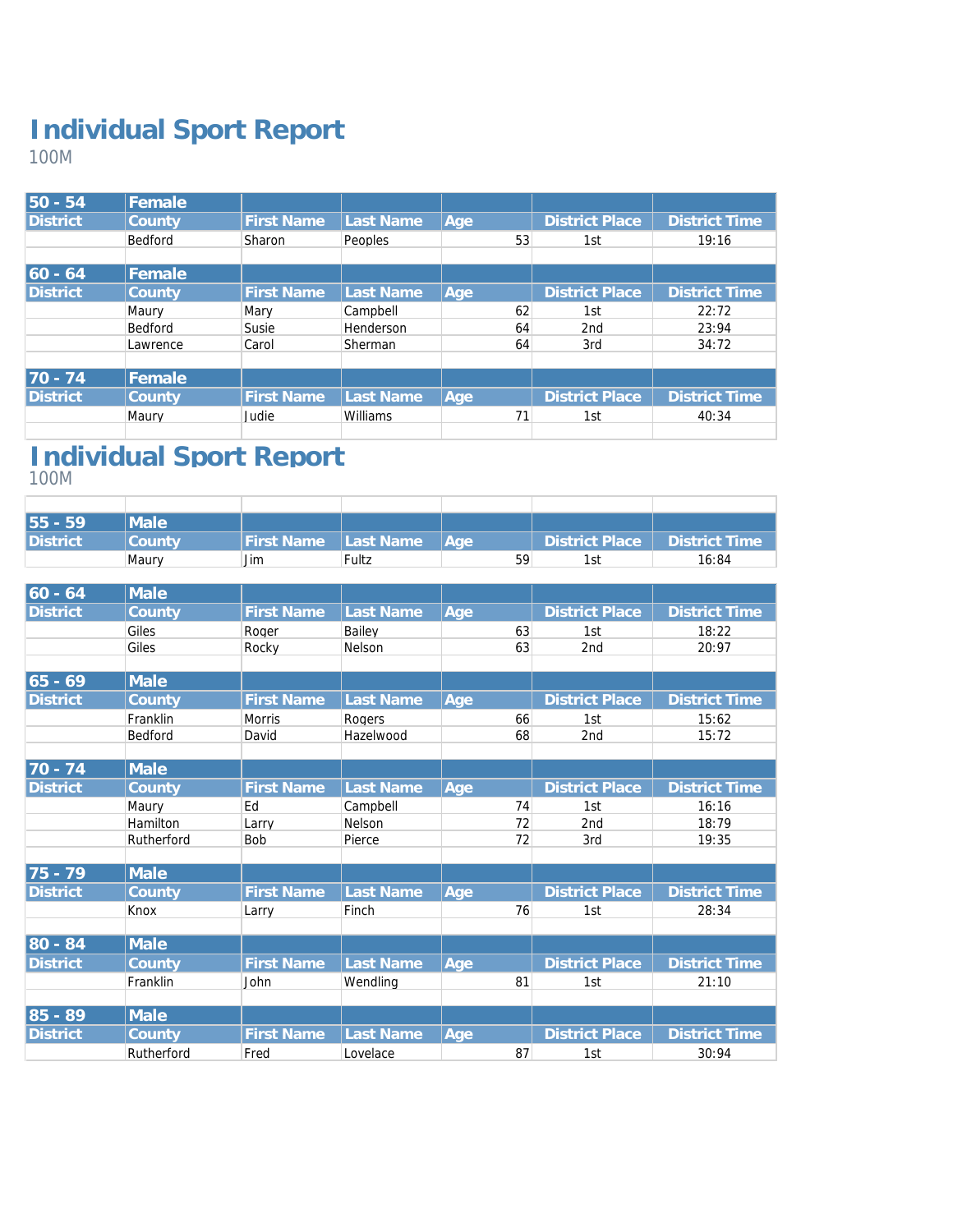1500M Racewalk

| $ 60 - 64 $ | Female  |                   |                  |     |                |                      |
|-------------|---------|-------------------|------------------|-----|----------------|----------------------|
| District    | County  | <b>First Name</b> | Last Name        | Age | District Place | <b>District Time</b> |
|             | Maury   | Mary              | Campbell         | 62  | 1st            | 13:17                |
|             | Bedford | Susie             | <b>Henderson</b> | 64  | 2nd            | 13:18                |
|             |         |                   |                  |     |                |                      |
|             |         |                   |                  |     |                |                      |

## **Individual Sport Report**

1500M Racewalk

| $ 60 - 64 $     | <b>Male</b> |                   |              |     |                       |                      |
|-----------------|-------------|-------------------|--------------|-----|-----------------------|----------------------|
| <b>District</b> | County      | <b>First Name</b> | Last Name    | Age | <b>District Place</b> | <b>District Time</b> |
|                 | Giles       | Rocky             | Nelson       | 63  | 1st                   | 14:37                |
|                 | Maury       | Terry             | Miller       | 62  | 2nd                   | 14:53                |
|                 |             |                   |              |     |                       |                      |
| $70 - 74$       | <b>Male</b> |                   |              |     |                       |                      |
| <b>District</b> | County      | <b>First Name</b> | Last Name    | Age | <b>District Place</b> | <b>District Time</b> |
|                 | Rutherford  | <b>Bob</b>        | Pierce       | 72  | 1st                   | 12:19:28             |
|                 | Hamilton    | Larry             | Nelson       | 72  | 2nd                   | 12:19:31             |
|                 | Maury       | Ed                | Campbell     | 74  | 3rd                   | withdrew             |
|                 |             |                   |              |     |                       |                      |
| 80 - 84         | <b>Male</b> |                   |              |     |                       |                      |
| <b>District</b> | County      | <b>First Name</b> | Last Name    | Age | <b>District Place</b> | <b>District Time</b> |
|                 | Franklin    | John              | Wendling     | 81  | 1st                   | 13:59                |
|                 | Maury       | Charles           | <b>Britt</b> | 80  | 2nd                   | 14:03                |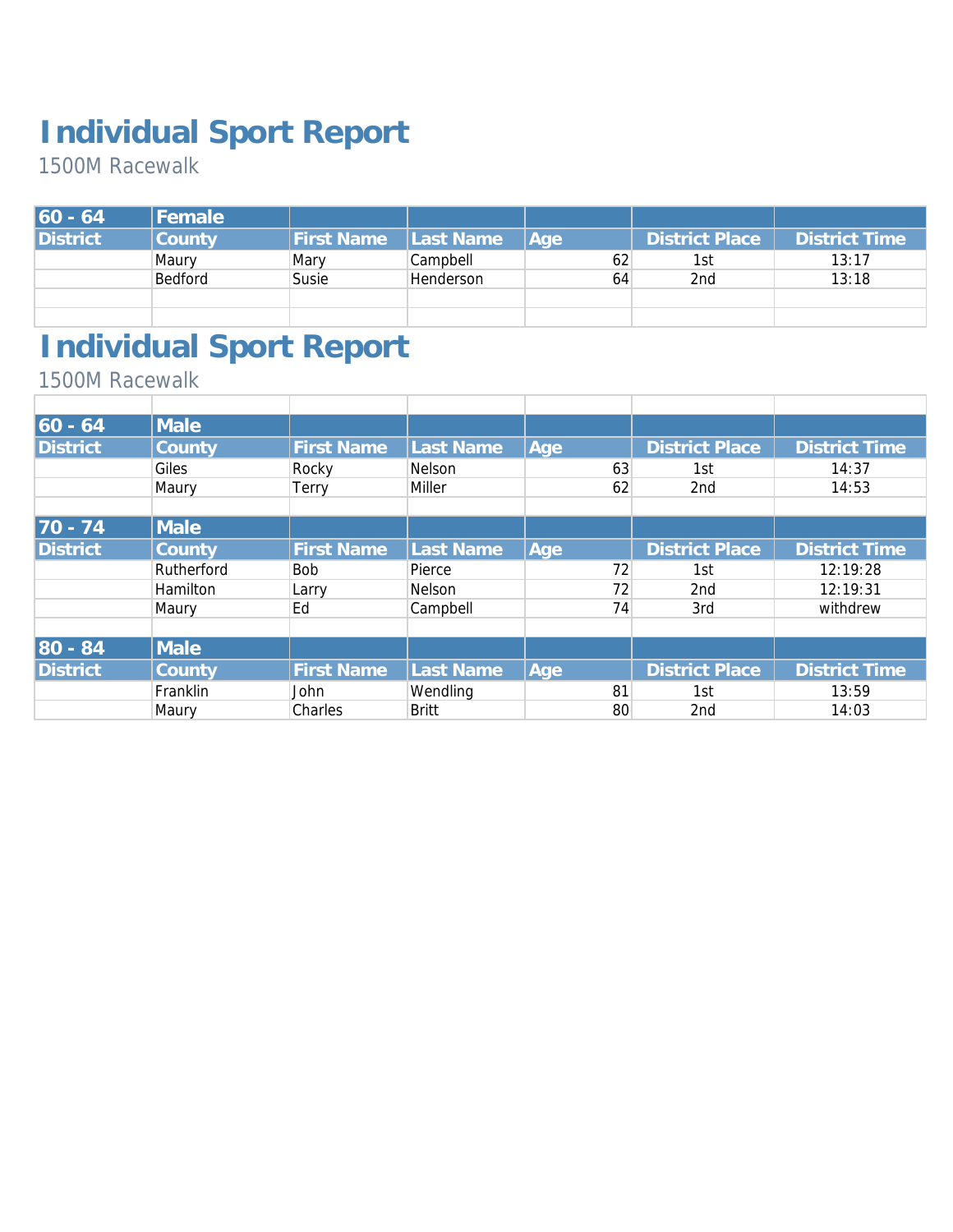200M

| $50 - 54$       | Female         |                   |                 |     |    |                       |                      |
|-----------------|----------------|-------------------|-----------------|-----|----|-----------------------|----------------------|
| <b>District</b> | County         | <b>First Name</b> | Last Name       | Age |    | <b>District Place</b> | <b>District Time</b> |
|                 | <b>Bedford</b> | Sharon            | Peoples         |     | 53 | 1st                   | 43:25                |
|                 |                |                   |                 |     |    |                       |                      |
| $ 60 - 64 $     | Female         |                   |                 |     |    |                       |                      |
| <b>District</b> | County         | <b>First Name</b> | Last Name       | Age |    | <b>District Place</b> | <b>District Time</b> |
|                 | <b>Bedford</b> | Susie             | Henderson       |     | 64 | 1st                   | 1:01:00              |
|                 | Lawrence       | Carol             | Sherman         |     | 64 | 2 <sub>nd</sub>       | 1:26:00              |
|                 |                |                   |                 |     |    |                       |                      |
| $70 - 74$       | Male           |                   |                 |     |    |                       |                      |
| <b>District</b> | County         | <b>First Name</b> | Last Name       | Age |    | <b>District Place</b> | <b>District Time</b> |
|                 | Maury          | Judie             | <b>Williams</b> |     | 71 | 1st                   | 1:29:00              |
|                 |                |                   |                 |     |    |                       |                      |

# **Individual Sport Report**

200M

| 55 - 59  | <b>Male</b> |                   |                   |       |                |                      |
|----------|-------------|-------------------|-------------------|-------|----------------|----------------------|
| District | County      | <b>First Name</b> | <b>ILast Name</b> | l Aae | District Place | <b>District Time</b> |
|          | Maury       | Jim               | Fultz             | 59    | -C1            | 45:50                |

| $ 60 - 64 $     | Male        |                   |           |                  |    |                       |                      |
|-----------------|-------------|-------------------|-----------|------------------|----|-----------------------|----------------------|
| <b>District</b> | County      | <b>First Name</b> | Last Name | Age <sup>1</sup> |    | <b>District Place</b> | <b>District Time</b> |
|                 | Giles       | Roger             | Bailey    |                  | 63 | 1st                   | 46:20                |
|                 | Giles       | Rocky             | Nelson    |                  | 63 | 2 <sub>nd</sub>       | 58:91                |
|                 |             |                   |           |                  |    |                       |                      |
| $ 65 - 69 $     | <b>Male</b> |                   |           |                  |    |                       |                      |
| <b>District</b> | County      | <b>First Name</b> | Last Name | Age              |    | <b>District Place</b> | <b>District Time</b> |
|                 | Bedford     | David             | Hazelwood |                  | 68 | 1st                   | 36:91                |

| $70 - 74$       | <b>Male</b> |            |               |     |                |                      |
|-----------------|-------------|------------|---------------|-----|----------------|----------------------|
| <b>District</b> | County      | First Name | Last Name     | Aae | District Place | <b>District Time</b> |
|                 | Maury       | Ed         | Campbell      | 74  | 1st            | 37:85                |
|                 | Hamilton    | Larry      | <b>Nelson</b> | 72  | 2nd            | 41:47                |
|                 | Rutherford  | <b>Bob</b> | Pierce        | 72  | 3rd            | 48:60                |

| 75 - 79         | Male          |                   |           |     |                       |                      |
|-----------------|---------------|-------------------|-----------|-----|-----------------------|----------------------|
| <b>District</b> | <b>County</b> | <b>First Name</b> | Last Name | Age | <b>District Place</b> | <b>District Time</b> |
|                 | Knox          | Larry             | Finch     | 76  | 1st                   | 1:11:00              |
|                 |               |                   |           |     |                       |                      |
| 80 - 84         | <b>Male</b>   |                   |           |     |                       |                      |
| <b>District</b> | County        | <b>First Name</b> | Last Name | Age | <b>District Place</b> | <b>District Time</b> |
|                 | Franklin      | John              | Wendling  | 81  | 1st                   | 49:25                |
|                 |               |                   |           |     |                       |                      |
| 85 - 89         | Male          |                   |           |     |                       |                      |
| <b>District</b> | County        | <b>First Name</b> | Last Name | Aqe | <b>District Place</b> | <b>District Time</b> |
|                 | Rutherford    | Fred              | Lovelace  | 87  | 1st                   | 1:15:01              |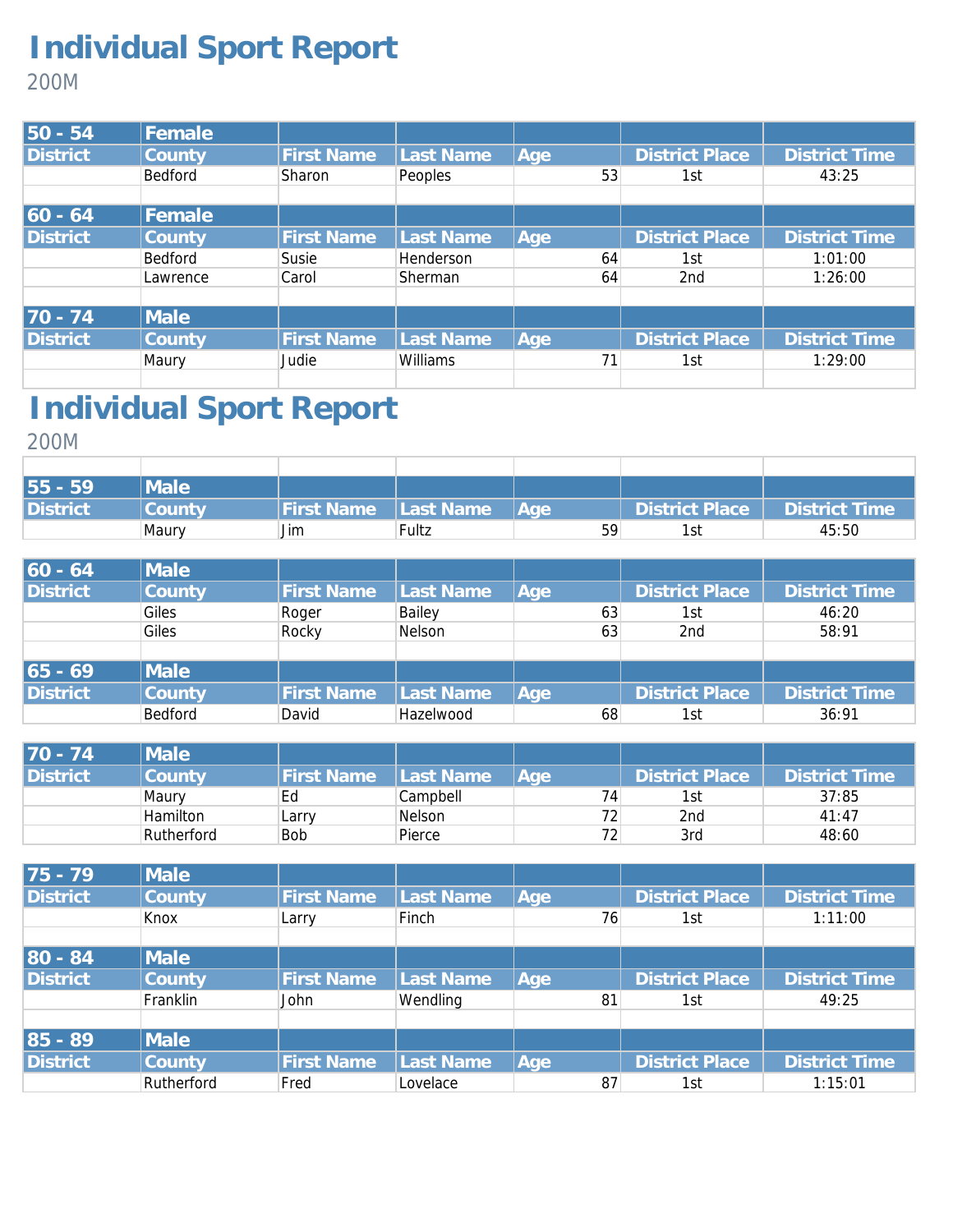400M

| $60 - 64$       | Female         |                   |           |     |                       |                      |
|-----------------|----------------|-------------------|-----------|-----|-----------------------|----------------------|
| <b>District</b> | County         | <b>First Name</b> | Last Name | Age | <b>District Place</b> | <b>District Time</b> |
|                 | Maury          | Mary              | Campbell  | 62  | 1st                   | 3:19                 |
|                 | Lawrence       | Carol             | Sherman   | 64  | 2 <sub>nd</sub>       | 3:41                 |
|                 |                |                   |           |     |                       |                      |
| $70 - 74$       | <b> Female</b> |                   |           |     |                       |                      |
| <b>District</b> | County         | <b>First Name</b> | Last Name | Aqe | <b>District Place</b> | District Time        |
|                 | Maury          | Judie             | Williams  | 71  | 1st                   | 3:35                 |
|                 |                |                   |           |     |                       |                      |
|                 |                |                   |           |     |                       |                      |

# **Individual Sport Report**

400M

| $60 - 64$       | Male            |                   |                  |     |    |                       |                      |
|-----------------|-----------------|-------------------|------------------|-----|----|-----------------------|----------------------|
| <b>District</b> | County          | <b>First Name</b> | Last Name        | Age |    | <b>District Place</b> | <b>District Time</b> |
|                 | Giles           | Rocky             | Nelson           |     | 63 | 2 <sub>nd</sub>       | 3:27                 |
|                 | Giles           | Roger             | Bailey           |     | 63 | 1st                   | 1:53:50              |
|                 |                 |                   |                  |     |    |                       |                      |
| $70 - 74$       | Male            |                   |                  |     |    |                       |                      |
| <b>District</b> | County          | <b>First Name</b> | <b>Last Name</b> | Age |    | <b>District Place</b> | <b>District Time</b> |
|                 | <b>Hamilton</b> | Larry             | Nelson           |     | 72 | 1st                   | 1:46:10              |
|                 | Maury           | Ed                | Campbell         |     | 74 | 2nd                   | 2:11:22              |
|                 | Rutherford      | <b>Bob</b>        | Pierce           |     | 72 |                       |                      |
|                 |                 |                   |                  |     |    |                       |                      |
| $85 - 89$       | Male            |                   |                  |     |    |                       |                      |
| <b>District</b> | County          | <b>First Name</b> | Last Name        | Age |    | <b>District Place</b> | <b>District Time</b> |
|                 | Rutherford      | Fred              | Lovelace         |     | 87 | 1st                   | 3:38:41              |